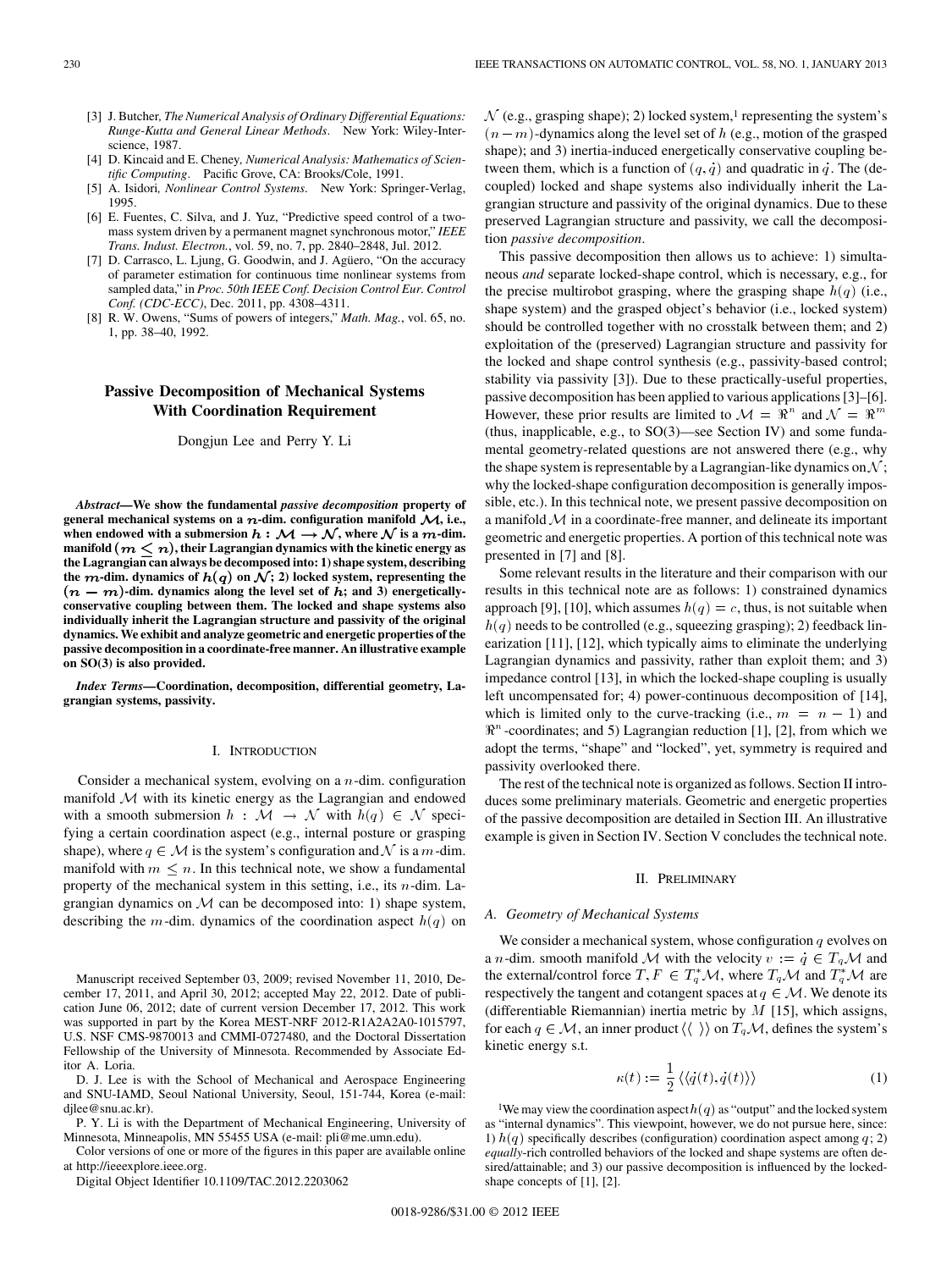and also begets a linear isomorphism  $M(q) : T_q \mathcal{M} \to T_q^* \mathcal{M}$  as defined by

$$
\langle M(q)v_1, v_2 \rangle := \langle \langle v_1, v_2 \rangle \rangle, \qquad v_1, v_2 \in T_q \mathcal{M} \tag{2}
$$

where  $\langle \ \rangle : T_q^* \mathcal{M} \times T_q \mathcal{M} \to \Re$  is the standard pairing. We also assume that  $M$  is paracompact and second-countable [16].

The dynamics of the mechanical system on  $M$  is then given by the Lagrange equation<sup>2</sup>

$$
M(q)\nabla_{\dot{q}}v = T + F \tag{3}
$$

where  $\nabla$  is the Levi-Civita connection on  $\mathcal{M}$  [15] with the following properties: i) it is affine

$$
\nabla_{f X + g Y} Z = f \nabla_{X} Z + g \nabla_{Y} Z
$$
  
\n
$$
\nabla_{X} (Y + Z) = \nabla_{X} Y + \nabla_{X} Z
$$
  
\n
$$
\nabla_{X} (f Y) = f \nabla_{X} Y + \mathcal{L}_{X} (f) Y
$$
\n(4)

where the last equality is called Leibniz property of  $\nabla_X$ ; ii) it is compatible w.r.t. the  $M$ -metric

$$
\mathcal{L}_X \langle \langle Y, Z \rangle \rangle = \langle \langle \nabla_X Y, Z \rangle \rangle + \langle \langle Y, \nabla_X Z \rangle \rangle \tag{5}
$$

and, iii) it is torsion-free

$$
T(X,Y) := \nabla_X Y - \nabla_Y X - [X,Y] = 0 \tag{6}
$$

for all  $X, Y, Z \in \mathfrak{X}(\mathcal{M})$  and  $f, g \in C^{\infty}(\mathcal{M})$ , where  $C^{\infty}(\mathcal{M})$  is the set of all real smooth functions;  $\mathfrak{X}(\mathcal{M})$  (or,  $\mathfrak{X}^*(\mathcal{M})$ , resp.) is that of all smooth vector (or, covector, resp.) fields on  $\mathcal{M}$ ;  $\mathcal{L}_X f$  is the Lie derivative of  $f$  along  $X$ ; and  $[,$  is the Lie bracket, defined by  $\mathcal{L}_{[X,Y]}f = \mathcal{L}_X \mathcal{L}_Y f - \mathcal{L}_Y \mathcal{L}_X f$ . In (3), we assume that all the external forces (e.g., gravity) are embedded in  $F$ . This equation (3) can also capture multiple mechanical systems, when formulated on their product manifold [19].

In this technical note, we assume that a certain coordination aspect of (3) (e.g., internal posture or grasping shape) can be described by the image  $h(q)$  of a smooth map

$$
h: \mathcal{M} \to \mathcal{N}, \qquad n \ge m \tag{7}
$$

where  $N$  is a m-dim. smooth manifold. We also assume that h is a submersion [15], i.e., its push-forward<sup>3</sup>  $h_* : T_q \mathcal{M} \to T_{h(q)} \mathcal{N}$  is surjective  $\forall q \in \mathcal{M}$ . Then, each level set

$$
\mathcal{H}_{h(q)} := \{ p \in \mathcal{M} | h(p) = h(q) \}
$$
 (8)

defines a  $(n - m)$ -dim. submanifold in  $M$ , and their collection forms a foliation [20]. See Fig. 1. We will call  $h$  *coordination map* and  $\mathcal N$ *coordination manifold*.

From the compatibility (5), we have  $d\kappa(t)/dt = \langle M\nabla_q v, v \rangle =$  $\langle F+T, v \rangle$ . Integrating this, we can then show the passivity of (3): for all  $\bar{T} \geq 0$ 

$$
\int_{0}^{\bar{T}} \langle T + F, v \rangle dt = \kappa(\bar{T}) - \kappa(0) \ge -\kappa(0). \tag{9}
$$

Our passive decomposition aims to decompose the dynamics (3) according to the coordination map  $h$  and the  $M$ -metric, while preserving

<sup>2</sup>The term  $\nabla_{\dot{q}} v$  of (3) should be understood as follows [15], [17]: for  $w(t) \in$  $T_{q(t)}\mathcal{M}, \nabla_{\dot{q}(t)}w(t) = (\nabla_X W)(q(t)),$  where  $X, W \in \mathfrak{X}(\mathcal{M})$  are (local) extension vector fields [18] to  $q(t)$  and  $w(t)$  at  $q(t)$  s.t.  $X(q(t)) = q(t)$  and  $W(q(\tau)) = w(\tau), \forall \tau \in (t - \epsilon, t + \epsilon)$  for small  $\epsilon > 0$ .

<sup>3</sup>We use  $h_*$  to denote both  $h_{*q}: T_qM \to T_{h(q)}\mathcal{N}$  and  $h_*: \mathfrak{X}(\mathcal{M}) \to$  $(N)$ . Similar also holds for  $h^*$  and  $l_*$ .



Fig. 1. Geometry of passive decomposition.

the Lagrangian structure and passivity of (3), which are often useful for control synthesis (e.g., passivity-based control [21]; stability via passivity [3]).

### III. PASSIVE DECOMPOSITION

#### *A. Tangent and Cotangent Space Decomposition*

Given the coordination map  $h$  and the  $M$ -metric, we can decompose the tangent space  $T_q \mathcal{M}$  of (3) s.t., at each  $q \in \mathcal{M}$ 

$$
T_q \mathcal{M} = T_q^\top \mathcal{M} \oplus T_q^\perp \mathcal{M} \tag{10}
$$

where3

$$
\begin{split} &T_q^\top \mathcal{M}:=\,\ker(h_*)=\text{span}\left\{v\in T_q\mathcal{M}| h_*(v)=0\right\}\\ &T_q^\perp \mathcal{M}:=\text{span}\left\{v^{'}\in T_q\mathcal{M}| \langle\langle v,v^{'}\rangle\rangle=0, \quad \forall v\in T_q^\top \mathcal{M}\right\}. \end{split}
$$

Collecting  $T_q^{\top} \mathcal{M}$  and  $T_q^{\perp} \mathcal{M}$  over  $q \in \mathcal{M}$ , we can then construct the tangential and normal distributions,  $\Delta^{\top}$  and  $\Delta^{\perp}$ , s.t.  $\Delta^{\top}(q) := T_q^{\top} \mathcal{M}$  and  $\Delta^{\perp}(q) := T_q^{\perp} \mathcal{M}$ . Here,  $\Delta^{\top}$  and  $\Delta^{\perp}$  are both regular with  $\dim(\Delta^{\top}) = n - m$  and  $\dim(\Delta^{\top}) = m$ ,  $\forall q \in \mathcal{M}$ . Also,  $\Delta^{\top}$  is integrable with  $\mathcal{H}_{h(q)}$  as its integral manifold;  $\Delta^{\perp}$  is generally not.

With the tangent space decomposition (10), the cotangent space  $T_q^*$  M also splits s.t.

$$
T_q^* \mathcal{M} = T_q^{*^{\top}} \mathcal{M} \oplus T_q^{*^{\perp}} \mathcal{M}
$$
 (11)

where

$$
\label{eq:3.1} \begin{split} T_q^{*\top} \mathcal{M} &:= \operatorname{span} \left\{ w \in T_q^* \mathcal{M} | \langle w, v' \rangle = 0, \quad \forall v' \in T_q^{\perp} \mathcal{M} \right\} \\ T_q^{*\perp} \mathcal{M} &:= \operatorname{span} \left\{ w' \in T_q^* \mathcal{M} | \langle w', v \rangle = 0, \quad \forall v \in T_q^{\top} \mathcal{M} \right\}. \end{split}
$$

Collecting  $T_q^{*\top} \mathcal{M}$  and  $T_q^{*\perp} \mathcal{M}$ , we can similarly construct the tangential and normal codistributions,  $\Omega^{\top}$  and  $\Omega^{\perp}$ , s.t.  $\Omega^{\top}(q) := T_q^{*\top} \mathcal{M}$ and  $\Omega^{\perp}(q) := T_q^{*\perp} \mathcal{M}$ . Note that  $\Omega^{\perp}$  and  $\Omega^{\perp}$  annihilate  $\Delta^{\perp}$  and  $\Delta^{\perp}$ , respectively. Using (10) and (11), we can also decompose  $X \in \mathfrak{X}(\mathcal{M})$ (or  $w \in \mathfrak{X}^*(\mathcal{M})$ , resp.) s.t.  $X = X^\top + X^\perp$  (or  $w = w^\top + w^\perp$ , resp.) with  $X^{\top} \in \Delta^{\top}$ ,  $X^{\perp} \in \Delta^{\perp}$  (or  $w^{\top} \in \Omega^{\top}$ ,  $w^{\perp} \in \Omega^{\perp}$ , resp.).

### *B. Decomposition of Dynamics*

Using (10), we decompose the velocity  $v := q \in T_q \mathcal{M}$  of (3) s.t.

$$
v = v^{\top} + v^{\perp} \tag{12}
$$

where we call 1)  $v^{\top} \in T_q^{\top} \mathcal{M}$ , *locked velocity*, since, being tangent to  $\mathcal{H}_{h(q)}$ , it will describe the motion of (3) when the coordination is locked (i.e.,  $dh/dt = 0$  with  $v^{\perp} = 0$ ); and 2)  $v^{\perp} \in T_q^{\perp} \mathcal{M}$ , shape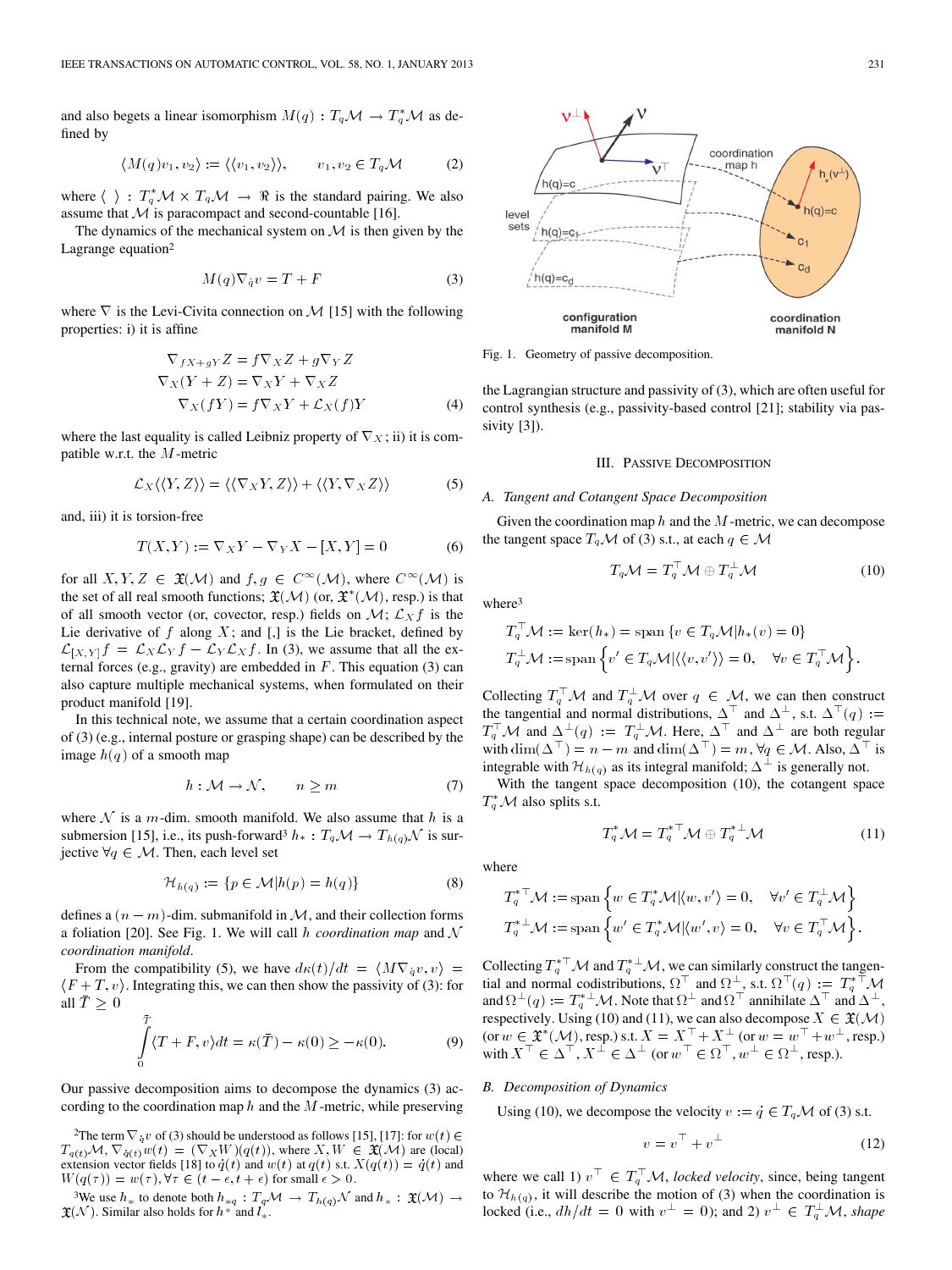*velocity*, which specifies how the coordination aspect  $h(q)$  changes on  $N$  s.t.

$$
\frac{d}{dt}h(q) = h_*(v^{\top} + v^{\perp}) = h_*(v^{\perp}) \in T_{h(q)}\mathcal{N}.
$$
 (13)

Note that the decomposition (12) is orthogonal and isometric, i.e.,  $\langle \langle v^\top, v^\perp \rangle \rangle = 0$  and  $\langle \langle v, v \rangle \rangle = \langle \langle v^\top, v^\top \rangle \rangle + \langle \langle v^\perp, v^\perp \rangle \rangle$ . Similarly, we can also decompose  $F, T \in T_q^* \mathcal{M}$  s.t.

$$
F = F^{\top} + F^{\perp}, \quad T = T^{\top} + T^{\perp}
$$
 (14)

where  $\star^{\top} \in T_q^{*\top} \mathcal{M}$  and  $\star^{\perp} \in T_q^{*\perp} \mathcal{M}$  respectively affect the motion of (3) along  $\mathcal{H}_{h(q)}$  and the coordination aspect  $h(q)$  on  $\mathcal{N}$ .

Using these, we can then decompose the Lagrangian dynamics (3) on  $M$  s.t.

$$
M\nabla_{\dot{q}}v = M(\nabla_{\dot{q}}v^{\top})^{\top} + M(\nabla_{\dot{q}}v^{\top})^{\perp} + M(\nabla_{\dot{q}}v^{\perp})^{\top}
$$
  
+ 
$$
M(\nabla_{\dot{q}}v^{\perp})^{\perp}
$$
  
= 
$$
T^{\top} + T^{\perp} + F^{\top} + F^{\perp}
$$
 (15)

from which we can obtain4

$$
M(\nabla_{\dot q} v^\top)^\top = -M(\nabla_{\dot q} v^\perp)^\top + T^\top + F^\top \tag{16}
$$

$$
M(\nabla_{\dot q} v^{\perp})^{\perp} = -M(\nabla_{\dot q} v^{\top})^{\perp} + T^{\perp} + F^{\perp}
$$
 (17)

where 1) we call  $M(\nabla_q v^\top)^\top$  in (16), *locked system dynamics*, which describes the  $(n - m)$ -dim. dynamics of (3) along the level set  $\mathcal{H}_{h(q)}$ —some of its geometric properties are detailed in Section III-E; 2) we call  $M(\nabla_q v^{\perp})^{\perp}$  in (17), *shape system dynamics*, which specifies the *m*-dim. dynamics of  $h(q)$  on N, as formally elaborated in Section III-D; and 3)  $M(\nabla_q v^{\uparrow})^{\perp}$  and  $M(\nabla_q v^{\perp})^{\uparrow}$  define the locked-shape coupling, which is energetically conservative, a function of  $(q, q)$ , and quadratic in q, as shown in Section III-C.

### *C. Energetics of the Passive Decomposition*

The decomposition (12) and (14) also decomposes the kinetic energy (1) and the power of (3) s.t.

$$
\kappa(t) = \frac{1}{2} \langle \langle v^\top, v^\top \rangle \rangle + \frac{1}{2} \langle \langle v^\perp, v^\perp \rangle \rangle
$$

and  $\langle T, v \rangle = \langle T^{\top}, v^{\top} \rangle + \langle T^{\perp}, v^{\perp} \rangle$  (similar also holds for F). From (2), (5), (16), and (17), we also have

$$
\frac{d}{dt}\kappa_l(t) = \langle T^\top, v^\top \rangle + \langle F^\top, v^\top \rangle - \langle M(\nabla_q v^\perp)^\top, v^\top \rangle \tag{18}
$$

$$
\frac{d}{dt}\kappa_h(t) = \langle T^\top, v^\perp \rangle + \langle F^\perp, v^\perp \rangle - \langle M(\nabla_q v^\top)^\perp, v^\perp \rangle \tag{19}
$$

where  $\kappa_l(t) := \langle \langle v^\top, v^\top \rangle \rangle / 2$  and  $\kappa_h(t) := \langle \langle v^\perp, v^\perp \rangle \rangle / 2$  are the locked and shape kinetic energies. This shows that both the locked and shape systems have three power ports: control port,  $\langle T^{\top}, v^{\top} \rangle$  and  $\langle T^{\perp}, v^{\perp} \rangle$ ; external force port,  $\langle F^{\top}, v^{\top} \rangle$  and  $\langle F^{\perp}, v^{\perp} \rangle$ ; and lockedshape coupling port,  $\langle M(\nabla_q v^{\perp})^{\top}, v^{\top} \rangle$  and  $\langle M(\nabla_q v^{\top})^{\perp}, v^{\perp} \rangle$ .

A remarkable property of our decomposition is that the locked-shape coupling is energetically conservative, that is

$$
\left\langle M(\nabla_{\dot{q}}v^{\perp})^{\top}, v^{\top}\right\rangle + \left\langle M(\nabla_{\dot{q}}v^{\top})^{\perp}, v^{\perp}\right\rangle
$$

4As in the constrained dynamics approach [9], [10], if the coordination is locked with  $h(q) = c$  and  $v^{\perp} = 0$ ,  $M(\nabla_q v^{\perp})^{\perp}$  and  $M(\nabla_q v^{\perp})^{\perp}$  vanish, and  $M(\nabla_{\dot{q}}v^{\top})^{\top}$  and  $M(\nabla_{\dot{q}}v^{\top})^{\bot}$  respectively reduce to the induced Levi-Civita dynamics on  $\mathcal{H}_c$  and the second fundamental form [15, Ch.6]. In this technical note, we are yet interested in directly controlling  $h(q)$  on  $N$ .

$$
= \langle \langle \nabla_{\dot{q}} v^{\top}, v^{\perp} \rangle \rangle + \langle \langle \nabla_{\dot{q}} v^{\perp}, v^{\top} \rangle \rangle
$$
  
=  $\mathcal{L}_{\dot{q}} \langle \langle v^{\top}, v^{\perp} \rangle \rangle = 0.$  (20)

Let us also write this coupling in coordinates. For this, define a basis set of  $T_qM$  by  $\{\tilde{e}_1, \tilde{e}_2, \ldots, \tilde{e}_n\}$ , s.t.  $T_q^{\top}M = \text{span}\{\tilde{e}_1, \ldots, \tilde{e}_{n-m}\}\$ and  $T_q^{\perp} \mathcal{M} = \text{span}\{\tilde{e}_{n-m+1}, \ldots, \tilde{e}_n\}$ . Define also the Christoffel's symbols  $\tilde{\Gamma}_{ij}^k(q)$  by  $\nabla_{\partial/\partial q_i}\tilde{e}_j =: \sum_{k=1}^n \tilde{\Gamma}_{ij}^k(q)\tilde{e}_k$  [15]. Then, using  $q = \sum_{i=1}^{n} v_i (\partial/\partial q_i) = \sum_{i=1}^{n} \tilde{v}_i \tilde{e}_i$  and (4), we can write

$$
\left(\nabla_{\dot{q}}v^{\top}\right)^{\perp} = \sum_{i=1}^{n} \sum_{j=1}^{n-m} \sum_{k=n-m+1}^{n} v_{i} \tilde{v}_{j} \tilde{\Gamma}_{ij}^{k}(q) \tilde{e}_{k} \tag{21}
$$

and  $(\nabla_{\dot q} v^{\perp})^{\top} = \sum_{i=1}^n \sum_{j=n-m+1}^n \sum_{k=1}^{n-m} v_i \tilde{v}_j \tilde{\Gamma}_{ij}^k(q) \tilde{e}_k$ . This shows that the locked-shape coupling is quadratic in  $q$ , yet, still a function of  $(q, q)$ , which are usually available in practice.

In many applications, this locked-shape coupling,  $M(\nabla_q v^{\perp})^{\top}$  and  $M(\nabla_q v^\top)^{\perp}$ , needs to be suppressed.<sup>5</sup> This is particularly so for faster operations, since it is quadratic in  $q$  (see (21)). For this, we design the decoupling control  $T_d(q, q)$  s.t.

$$
T = \underbrace{M(\nabla_{\dot{q}}v^{\top})^{\perp} + M(\nabla_{\dot{q}}v^{\perp})^{\top}}_{=:T_d:\text{decoupling control}} + T_{\star}
$$
 (22)

where  $T_{\star}$  is to embed additional control (Section III-F). Then, from (16), (17) and (18), (19) with this  $T_d$ , we can see that both the (decoupled) locked and shape systems will have the dynamics structure and passivity similar to (3). Moreover, this decoupling control  $T_d$  itself is passive<sup>6</sup> (i.e.,  $\langle T_d, v \rangle = 0$  from (20)), thus, consequently, the original system (3), when decoupled with (22), will still possess the same passivity (9) with T replaced by  $T_{\star}$ . Due to this preservation of the Lagrangian structure (3) and passivity (9) and this passive decoupling property, we name our decomposition *passive decomposition*.

#### *D. Shape System on Coordination Manifold*

It is often desired to put some priority on the task of controlling the coordination aspect  $h(q)$  (e.g., maintaining grasping shape). In this Section III-D, we show that this coordination aspect  $h(q)$  can be described on  $N$ , so that we can design and analyze a control for it solely on the coordination manifold  $\mathcal N$  with a lesser dimension  $m \leq n$ .

For this, note that we already have the kinematics of  $h(q)$  on  $N$ , i.e.,  $dh(q)/dt = h_*(v^{\perp}) \in T_{h(q)}\mathcal{N}$ . To describe the dynamics of  $h(q)$  on  $\mathcal N$ , we define *shape system connection*  $\nabla^h : \mathfrak X(\mathcal M) \times \mathfrak X(h(\mathcal M)) \to$  $(h(\mathcal{M}))$  s.t.

$$
\nabla_X^h Y^h := h_* (\nabla_X Y^\perp) \tag{23}
$$

where  $X \in \mathfrak{X}(\mathcal{M}), Y^h \in \mathfrak{X}(h(\mathcal{M}))$  and  $Y^{\perp} \in \Delta^{\perp}$  with  $Y^h = h_* Y^{\perp}$ . Here, given  $Y^h \in \mathfrak{X}(h(\mathcal{M}))$ ,  $\exists$  an unique  $Y^{\perp} \in \Delta^{\perp}$ , since, being surjective,  $h_*$  defines a bijective map between  $T_q^{\perp} \mathcal{M}$ and  $T_{h(q)}\mathcal{N}, \forall q \in \mathcal{M}$  [8]. Recall also that submersions define open mappings [20]. Define also the induced  $M_h$ -metric on  $\mathcal N$  by

$$
\left\langle \left\langle v_1^h, v_2^h \right\rangle \right\rangle_{\mathcal{N}} := \left\langle \left\langle v_1^\perp, v_2^\perp \right\rangle \right\rangle_{\mathcal{M}} \tag{24}
$$

for  $v_1^h = h_* v_1^{\perp}$  and  $v_2^h = h_* v_2^{\perp}$  with  $v_1^{\perp}, v_2^{\perp} \in T_q^{\perp} \mathcal{M}$ .

<sup>5</sup>In the multirobot fixture-less grasping with h and  $v<sup>T</sup>$  respectively describing the grasping shape and the grasped object's motion, with such a crosstalk, driving the grasped object via  $v^{\top}$  can perturb the grasping shape  $h(q)$  (e.g., dropping the object).

<sup>6</sup>This passivity of  $T_d$  is also robust, since, even with an incorrect estimate  $\hat{M}(q)$ , we still have  $\langle \hat{T}_d, v \rangle = 0$  (i.e., (20) is invariant w.r.t. the choice of  $\hat{M}(q)$ ), although, in this case, the locked-shape decoupling would not be perfect.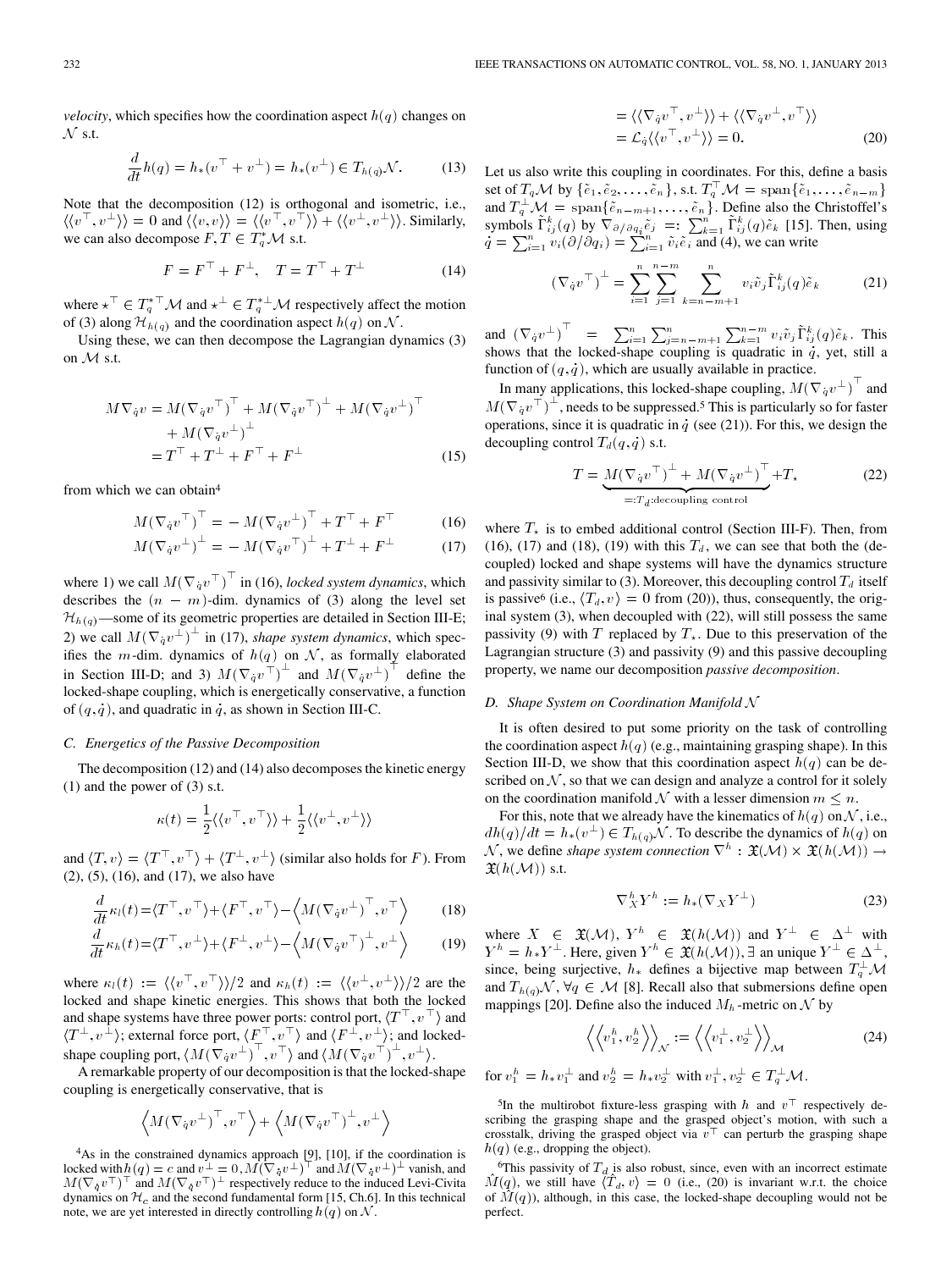The shape system connection  $\nabla^h$  (23) then allows us to map the shape system dynamics of (17) to  $\mathcal N$  s.t.

$$
\nabla_{q}^{h}h_{*}(v^{\perp})=h_{*}\left[\left(\nabla_{q}v^{\perp}\right)^{\perp}\right]
$$

which, with the kinematics relation  $h_*(v^{\perp}) = dh(q)/dt$ , now completes the (second-order dynamics) description of  $h(q)$  on N. The affine property and compatibility of  $\nabla^h$  w.r.t. the  $M_h$ -metric, to be shown in the following Theorem 1, imply that this "mapped" shape system dynamics of  $h(q)$  on  $\mathcal N$  again possesses the Lagrangian structure and passivity.

*Theorem 1:* The shape system connection  $\nabla^h$  (23) has the following properties: i) it is affine

$$
\nabla^h_{JX+gX'}Z^h = f\nabla^h_{X}Z^h + g\nabla^h_{X'}Z^h
$$
  

$$
\nabla^h_{X}(Y^h + Z^h) = \nabla^h_{X}Y^h + \nabla^h_{X}Z^h
$$
  

$$
\nabla^h_{X}(fY^h) = f\nabla^h_{X}Y^h + \mathcal{L}_{X}(f)Y^h
$$
 (25)

ii) it is compatible w.r.t. the  $M_h$ -metric

$$
\mathcal{L}_X \langle \langle Y^h, Z^h \rangle \rangle = \left\langle \left\langle \nabla_X^h Y^h, Z^h \right\rangle \right\rangle + \left\langle \left\langle Y^h, \nabla_X^h Z^h \right\rangle \right\rangle \tag{26}
$$

for any  $f, g \in C^{\infty}(\mathcal{M}), X, X' \in \mathfrak{X}(\mathcal{M}),$  and  $Y^h, Z^h \in \mathfrak{X}(h(\mathcal{M})).$ *Proof:* The third item of (25) can be shown s.t.

$$
\nabla_X^h (fY^h) = h_*(\nabla_X fY^\perp) = h_* \left( f \nabla_X Y^\perp + \mathcal{L}_X(f) Y^\perp \right)
$$
  
=  $f \nabla_X^h Y^h + \mathcal{L}_X(f) Y^h$ 

(other items can be proved similarly), while the compatibility (26) can be proved s.t., with (5)

$$
\mathcal{L}_X \langle \langle Y^h, Z^h \rangle \rangle = \mathcal{L}_X \langle \langle Y^\perp, Z^\perp \rangle \rangle
$$
  
=  $\langle \langle (\nabla_X Y^\perp)^\perp, Z^\perp \rangle \rangle + \langle \langle (\nabla_X Z^\perp)^\perp, Y^\perp \rangle \rangle$   
=  $\langle \langle \nabla_z^h Y^h, Z^h \rangle \rangle + \langle \langle \nabla_X^h Z^h, Y^h \rangle \rangle$ 

where  $Y^{\perp}$ ,  $Z^{\perp} \in \Delta^{\perp}$  are the unique solutions of  $Y^h = h_* Y^{\perp}$ ,  $Z^h =$  $h_*Z^{\perp}$ , as stated after (23).

The shape system connection  $\nabla^h$  (23) can be thought of as the "projected connection" on  $\Delta^{\perp}$  [22], transported by  $h_*$  to  $\mathcal N$ . This  $\nabla^h$  may also be thought of as a connection over the map  $h$  [18]. In particular, when restricted on  $\Delta^{\perp}, \nabla^h$  becomes the (Levi-Civita like) unique torsion-free and compatible connection over  $h$  w.r.t. the  $M_h$ -metric—see [8], [18].

### *E. Projection of Locked System*

Suppose that there is a smooth submersion  $l : \mathcal{M} \to \mathcal{L}$ , where  $\mathcal L$  is a  $(n - m)$ -dim. smooth manifold. Suppose also that, similar to (13), its push-forward  $l_*$ :  $T_q \mathcal{M} \to T_{l(q)} \mathcal{L}$  satisfies the following *projectability* condition:

$$
\frac{d}{dt}l(q) = l_*(v^{\top} + v^{\perp}) = l_*(v^{\top}) \in T_{l(q)}\mathcal{L}
$$
 (27)

 $\forall q \in \mathcal{M}$  and  $\forall v \in T_q \mathcal{M}$ . If there exists such a projection pair  $(l, \mathcal{L}),$ we can then project the locked system of (16) to  $\mathcal L$  as done for the shape system in Section III-D, and, consequently, the original system (3) can be passively *configuration-level* decomposed<sup>7</sup> into  $\mathcal L$  and  $\mathcal N$ (i.e., passive configuration decomposition [23]), on each of which we can control  $l(q)$  and  $h(q)$  individually. The next Proposition 1 shows that the integrability of  $\Delta^{\perp}$  is necessary for such a pair  $(l, \mathcal{L})$  to exist,

 $7$ In general, the decoupling control (22) is still needed in this case—see [8, Prop.6, Sec.3.5].

which is in general not granted (e.g., Section IV). Note that, in contrast,  $\Delta^{\top}$  is integrable from its construction (10).

*Proposition 1:* Suppose there exists a projection pair  $(l, \mathcal{L})$  as defined above. Then,  $\Delta^{\perp}$  is integrable.

*Proof:* Since  $l$  is a smooth submersion, we can find a  $m$ -dim. submanifold  $\mathcal{G}_{l(q)} := \{ p \in \mathcal{M} | l(p) = l(q) \} \forall q \in \mathcal{M}$ . Also, from (27), we have  $l_*(v^{\perp}) = 0$ ,  $\forall v^{\perp} \in \Delta^{\perp}(q)$  and  $\forall q \in \mathcal{M}$ , implying that  $\Delta^{\perp} \subset \text{ker}(l_*)$ . Now, suppose  $\text{ker}(l_*) \neq \Delta^{\perp}$ . Then, from (10), there should exist a  $v^{\top} \in \Delta^{\top}$  s.t.  $l_*(v^{\top}) = 0$ , which is yet impossible, since, similar to  $h_*$  (see the statement after (23)),  $l_*$  defines a bijective map between  $\Delta^{\top}(q)$  and  $T_{l(q)}\mathcal{L}, \forall q \in \mathcal{M}$ . Thus,  $\Delta^{\perp} = \ker(l_*) =$  $T_q \mathcal{G}_{l(q)}$   $\forall q \in \mathcal{M}$ , implying that  $\Delta^{\perp}$  is integrable with  $\mathcal{G}_{l(q)}$  as its integral manifold.

If a projection pair  $(l, \mathcal{L})$  does not exist (e.g., nonintegrable  $\Delta^{\perp}$ ), the locked system cannot have a  $(n - m)$ -dim. configuration  $l(q)$ , since, on any  $\mathcal{L}^{n-m}$ , the most basic position-velocity kinematics relation is violated (i.e.,  $dl(q)/dt \neq l_*(v^{\dagger})$  instead of (27)). In fact, Proposition 1 can be used to check the impossibility of the existence of such a locked system configuration  $l(q)$ , given the coordination map h and the underlying dynamics  $\nabla$ . Of course, if we regulate the shape system s.t.  $h(q) = c$ , the locked system will have a well-defined configuration on  $\mathcal{H}_c$  (see the footnote 4).

Converse of Proposition 1 holds only locally, since, even if  $\Delta^{\perp}$  is integrable  $\forall q \in \mathcal{M}$ , a single map  $l : \mathcal{M} \to \mathcal{L}$  satisfying (27) in general exists only locally [24]. Theorem 2 below shows that, if  $h$  is designed s.t. its foliation is "parallel" w.r.t.  $\nabla$ , there exists a projection pair  $(l, \mathcal{L})$ . We first recall the following notions [15]. Let  $\gamma : [0, 1] \to \mathcal{M}$ be a smooth curve on  $\cal M$  . A vector field  $V\in\mathfrak{X}({\cal M})$  is parallel along  $\gamma$ w.r.t.  $\nabla$  if  $\nabla_{\dot{\gamma}}V=0, \forall t\in [0,1].$  For each  $v_o\in T_{\gamma(0)}\mathcal{M},$  there exists a unique parallel vector field  $V_o(\gamma(t))$  along  $\gamma$  with  $V_o(\gamma(0)) = v_o$ . The (linear) parallel transport map,  $\mathcal{P}_{\gamma(0)\to\gamma(1)}^{\nabla}$ :  $T_{\gamma(0)}\mathcal{M} \to T_{\gamma(1)}\mathcal{M}$ , is then defined by  $\mathcal{P}_{\gamma(0)\to\gamma(1)}^{\nabla}(v_o) := V_o(\gamma(1)).$ 

*Theorem 2:* Suppose that  $M$  of (3) is complete and simply-connected, and  $\Delta^{\top}$  is invariant w.r.t. the holonomy group [25]

$$
\mathrm{Hol}_{q}:=\Big\{\mathcal{P}_{\gamma(0)\to\gamma(1)}^{\nabla}|\gamma(t)\in\mathcal{M},\quad s.t. \quad \gamma(0)=\gamma(1)=q\Big\}
$$

for all  $q \in \mathcal{M}$ . Then, a projection pair  $(l, \mathcal{L})$  exists.

*Proof:* Invariance of  $\Delta^{\top}$  w.r.t.  $\text{Hol}_q$  also implies that of  $\Delta^{\perp}$ , since  $\mathcal{P}_{\gamma(0)\to\gamma(1)}^{\nabla}$  maps  $T_{\gamma(0)}\mathcal{M}$  to  $T_{\gamma(1)}\mathcal{M}$  and preserves the orthogonality (i.e.,  $\langle \langle e_i, e_j \rangle \rangle = \langle \langle \mathcal{P}_{\gamma(0), \gamma(1)}^{\nabla} e_i, \mathcal{P}_{\gamma(0), \gamma(1)}^{\nabla} e_j \rangle \rangle$ ,  $\forall e_i, e_i \in$  $T_{\gamma(0)}\mathcal{M}$ ). Then, following [26, Prop. 5.1,Ch. IV],  $\Delta^{\perp}$  is integrable and has a m-dim. integral manifold  $\mathcal{G}_q \forall q \in \mathcal{M}$ , which is complete and totally geodesic (i.e., every geodesic of (3) stemming from  $\mathcal{G}_q$  stays on it all the time). Similarly,  $\mathcal{H}_{h(q)}$  is also complete and totally geodesic.

Let us choose a point  $q_o \in \mathcal{M}$  and a smooth curve  $z(t)$  joining  $q_o$ and a point  $q \in \mathcal{M}$  s.t.  $z(0) = q_o$  and  $z(1) = q$ . We can then define the projections of  $z(t)$  on  $\mathcal{H}_{h(q_o)}$  and on  $\mathcal{G}_{q_o}$  s.t.:  $z'(t) \in \mathcal{H}_{h(q_o)}$ <br>with  $z'(0) = q_o$  and  $z'(t) = \mathcal{P}_{z'(0) \to z'(t)}^{\mathcal{F}_{q_0}} A(t)$ , where  $A(t) :=$  $\mathcal{P}_{z(t)\to z(0)}^{\nabla}(z(t))^{\top}$ ; and  $z''(t) \in \mathcal{G}_{q_o}$ , with  $z''(0) = q_o$  and  $z''(t) =$  $\mathcal{P}_{z''(0)\to z''(t)}^{\nabla} B(t)$ , where  $B(t) := \mathcal{P}_{z(t)\to z(0)}^{\nabla} (z(t))^{\perp}$ . From these, we can also construct two maps,  $\pi' : \tilde{M} \to \mathcal{H}_{h(q_o)}$  and  $\pi'' : \mathcal{M} \to$  $\mathcal{G}_{q_0}$  s.t., given  $q \in \mathcal{M}$ ,  $\pi'(q) := z'(1)$  and  $\pi''(q) := z''(1)$ . As shown in [26, pp.187], both  $\pi'(q)$  and  $\pi''(q)$  depend only on q (i.e. end-point of  $z(t)$ ), not on a particular shape of  $z(t)$ . Furthermore, with  $\Delta^{\top}$  and  $\Delta^{\perp}$  being invariant w.r.t.  $\text{Hol}_q$  and  $\mathcal M$  being complete and simply-connected, M is isometric to  $\mathcal{H}_{h(q_o)} \times \mathcal{G}_{q_o}$ , and the combined map  $\pi := (\pi', \pi'')$  defines an (bijective) isometry of M onto  $\mathcal{H}_{h(q_o)} \times \mathcal{G}_{q_o}$  (de Rham decomposition [26, Th.6.1, Ch. IV]). Since the construction of  $\pi'(q)$  uses only the tangential component  $(z(t))^{\top}$ ,  $\pi'$  also satisfies (27). Thus,  $(\pi', \mathcal{H}_{h(q_o)})$  defines a locked system projection pair.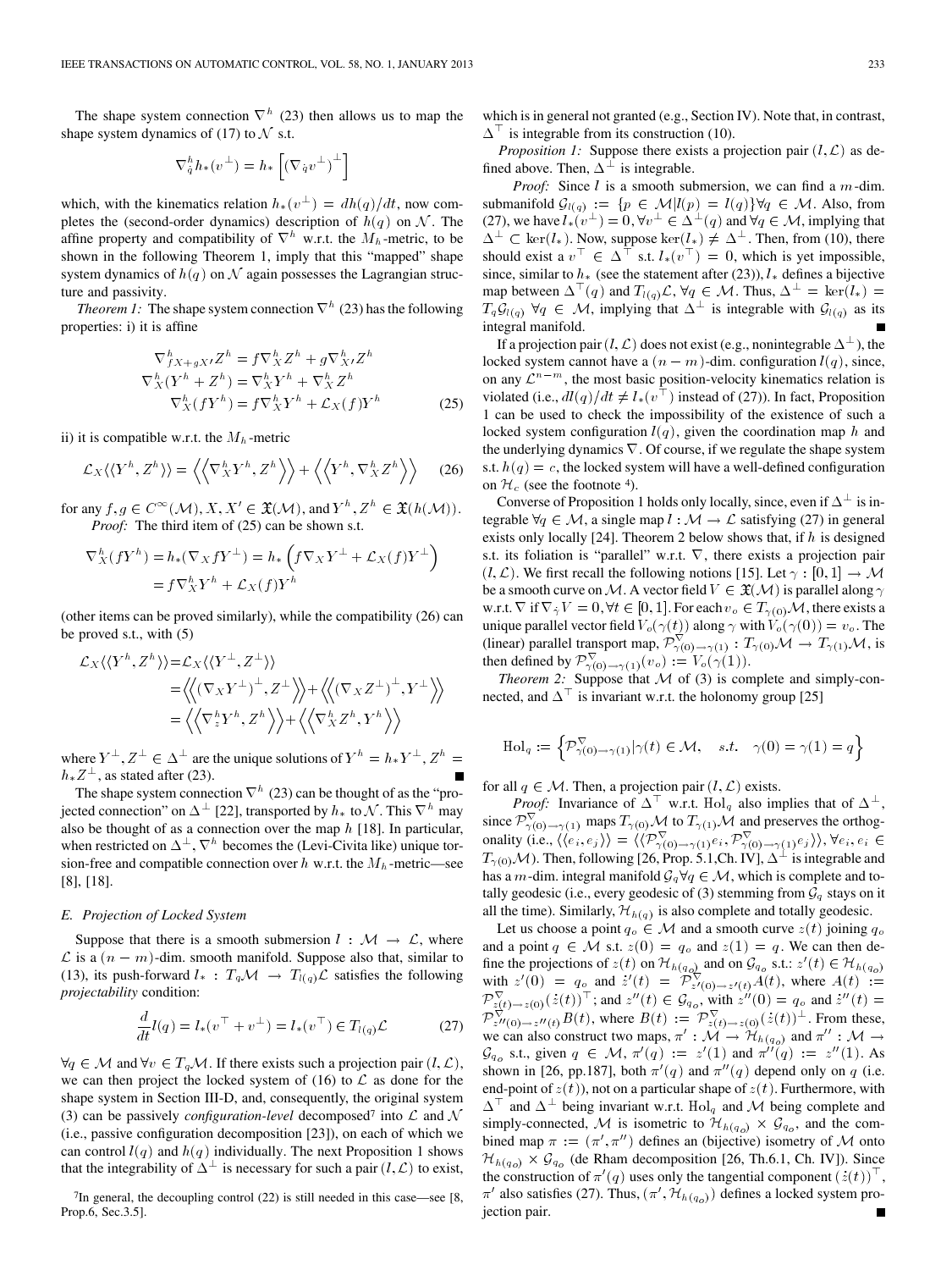This Theorem 2 is granted if M is Euclidean and  $\mathcal{H}_{h(q)}$  are flat planes. See [4], [6] for some applications of this "flat" decomposition. Simple connectedness of  $M$ , although limited (e.g., SO(3) is not), is also assumed in Theorem 2 to use de Rham decomposition [26, Th.6.1, Ch. IV], which makes Theorem 2 a global result.

### *F. Passivity-Based Control Design Example*

We want to achieve the following two control objectives simultaneously *and* separately: 1)  $v^{\top}(t) \to v_t^d(t)$ , where  $v_t^d(t) \in T_q^{\top} \mathcal{M}$  is a desired locked velocity at  $q(t)$ ; and 2)  $h(q) \to c_d$ , where  $c_d \in \mathcal{N}$  is a constant desired coordination shape. To manifest utility of the preserved Lagrangian structure and passivity, we design proportional-derivative (PD) control laws for both of these objectives.

Let us write  $T_{\star}$  in (22) s.t.  $T_{\star} = T_{\star}^{\top} + T_{\star}^{\perp}$ , where  $T_{\star}^{\top} \in T_q^{*\top} \mathcal{M}$  and  $T_{\star}^{\perp} \in T_q^{*\perp} \mathcal{M}$  are, respectively, the locked and shape system controls. We first design  $T^{\top}_*$  s.t.

$$
T_{\star}^{\top} := M \left( \nabla_{q} v_{l}^{d} \right)^{\top} - K_{l}(q) \left( v^{\top} - v_{l}^{d} \right) - F^{\top} \tag{28}
$$

where  $K_l(q)$ :  $T_q^{\top} \mathcal{M} \to T_q^{*\top} \mathcal{M}$  is a dissipation field on M s.t.  $\langle K_l(q)v_l, v_1 \rangle \geq a \langle \langle v_l, v_l \rangle \rangle$ ,  $\forall v_l \in T_q^{\top} \mathcal{M}$  with  $a > 0$ . Then, the closed-loop locked system dynamics becomes

$$
M(\nabla_{\dot q}e^{\top})^{\top} + K_l(q)e^{\top} = 0
$$

where  $e^{\top} := v^{\top} - v^d_l$ , and, with  $W_l(t) := \langle \langle e^{\top}, e^{\top} \rangle \rangle / 2$  and (5), we have  $dW_l(t)/dt = -\langle K_l e^\top, e^\top \rangle \leq -2aW_l(t)$ , implying that  $e^{\top} \rightarrow 0$  exponentially.

We also design  $T^{\perp}_{\star}$  s.t.

$$
T_*^{\perp} := h^* \left[ -K_h \left( h(q) \right) h_* v^{\perp} - d\varphi_h \left( h(q) \right) \right] - F^{\perp} \tag{29}
$$

where: i)  $K_h(c)$ :  $T_c \mathcal{N} \to T_c^* \mathcal{N}$  is a dissipation field on  $\mathcal N$  defined similarly as  $K_l$ ; ii)  $d\varphi_h(c)$  is the one-form of a nonnegative potential  $\varphi_h : \mathcal{N} \to \mathbb{R}$  measuring the distance between  $h(q)$  and  $c_d$ ; and iii)  $h^*: T^*_{h(q)}\mathcal{N} \to T^*_q\mathcal{M}$  is the pull-back of h defined s.t.,

$$
\langle h^* w_h, v \rangle_{\mathcal{M}} = \langle w_h, h_*(v) \rangle_{\mathcal{N}} \tag{30}
$$

for any  $v \in T_q \mathcal{M}$  and  $w_h \in T^*_{h(q)} \mathcal{N}$ , with  $h^* w_h \in T_q^{*\perp} \mathcal{M}$  (i.e.,  $T_{\star}^{\perp} \in T_q^{* \perp} \mathcal{M}$ , since, from (13),  $\langle h^* w_h, v \rangle = \langle w_h, 0 \rangle = 0, \forall v \in$  $T_q^{\top}$  M. Note that the PD action of  $T_{\star}^{\perp}$  in (29) is designed first on N and then pulled back to  $\mathcal M$  by  $h^*$ .

From (17) with (22) and (29), we can then write the closed-loop shape system dynamics on  $N$  s.t.

$$
M_h(q)\nabla_{\dot{q}}^h h_* v^{\perp} + K_h(h(q))h_* v^{\perp} + d\varphi_h(h(q)) = 0 \qquad (31)
$$

where we use the definition of  $\nabla^h$  (23) and the fact that  $h_* M^{-1} h^* =$  $M_h^{-1}$  (from (30) with (2) and (24)). Define  $W_h(t) := \langle \langle v^\perp, v^\perp \rangle \rangle / 2 +$  $\varphi_h(h(q))$ . Then, using Theorem 1 and  $d\varphi_h(h(q))/dt = \langle d\varphi_h, h_* v^{\perp} \rangle$ , we have  $dW_h(t)/dt = -\langle K_h h_* v^{\perp}, h_* v^{\perp} \rangle \leq 0$ ; with some more assumptions (e.g., [27]), we can further establish  $(h(q), h_* v^{\perp}) \rightarrow$  $(c_d, 0)$ —see [8] for more details on this.

Note that the locked and shape systems' Lagrangian structure and passivity, intentionally preserved by the passive decomposition, are crucial for these relatively simple PD-controls (28), (29) to work here. Note also that we achieve simultaneous *and* separate locked-shape control, which is often necessary in many applications (e.g., grasping). For this, we assume full control actuation and full sensing of  $(q, q)$  [e.g., to implement (22) with (28) and (29)]. Notice however that the passive decomposition itself and its properties in Sections III-A–III-E still hold even with control/sensing limitations; control design addressing thereof is a topic for future research (see [4], [23], [28] for results in this direction).

# IV. ILLUSTRATIVE EXAMPLE: COORDINATED ROTATION OF TWO AGENTS IN SO(3)

We consider two agents, each evolving on SO(3) with the following dynamics: for the k-th agent  $(k = 1, 2)$ 

$$
\frac{dQ_k}{dt} = Q_k[w_k]^\wedge, \quad J_k \frac{dw_k}{dt} = [J_k w_k]^\wedge w_k + \tau_k \tag{32}
$$

where  $Q_k \in SO(3)$  is the rotation matrix (i.e.,  $\mathcal{M} = SO(3) \times$  $SO(3)$ ),  $J_k = \text{diag}[J_{k1}, J_{k2}, J_{k3}] \in \Re^{3 \times 3}$  is the inertia,  $w_k =$  $[w_{k1}, w_{k2}, w_{k3}]^T \in \mathbb{R}^3$  is the angular rate,  $\tau_k \in \mathbb{R}^3$  is the control, all represented in the body frame, and  $\ket{\star}^{\wedge} : \Re^3 \to so(3)$  is defined s.t., for  $a, b \in \Re^3$ ,  $[a]^{\wedge} b = a \times b$ .

To describe the coordination aspect, following [29], we define  $h$ :  $SO(3) \times SO(3) \rightarrow SO(3)$  s.t.

$$
h(Q_1, Q_2) := Q_1^T Q_2
$$

with  $\mathcal{N} = SO(3)$ . Using the property of  $[w_k]^\wedge$  [21, pp.123], we can then write  $dh/dt = Q_1^T Q_2 [w_2 - Q_2^T Q_1 w_1]^{\wedge}$ , and, since  $Q_1^T Q_2$  is nonsingular, we can further show that

$$
\Delta^{\top} = \ker(A_h), \quad \Delta^{\perp} = \ker\left(\Delta_{\top}^T J\right)
$$

where  $A_h := [Q_2^T Q_1, -I_{3 \times 3}] \in \Re^{3 \times 6}, J := \text{diag}[J_1, J_2] \in \Re^{6 \times 6},$ and  $\Delta_{\top} \in \Re^{6 \times 3}$  identifies  $\Delta^{\top}$  (i.e., columns of  $\Delta_{\top}$  constitute bases of the vector space  $\Delta^{\top}$ ). Here, note that  $h = 0$  if  $w \in \Delta^{\top}$ .  $\Delta^{\top}$  and  $\Delta^{\perp}$  are also orthogonal with each other w.r.t. the inertia metric J.

We can then write  $w := [w_1; w_2]$  and  $\tau := [\tau_1; \tau_2] \in \Re^6$  s.t.

$$
w = \underbrace{[\Delta_{\top} \Delta_{\bot}]}_{=:S \in \Re^{6 \times 6}} \begin{pmatrix} w_L \\ w_E \end{pmatrix}, \quad \tau = \underbrace{[\Omega_{\top} \Omega_{\bot}]}_{=S - T \in \Re^{6 \times 6}} \begin{pmatrix} \tau_L \\ \tau_E \end{pmatrix}
$$

where  $\star_{\top}$ ,  $\star_{\bot}$  identifies  $\star^{\top}$ ,  $\star^{\bot}$  respectively, and, rewriting the dynamics in (32) using this, we can achieve coordinate expressions of (15) s.t.8

$$
J_L \dot{w}_L + Q_L w_L + Q_{LE} w_E = \tau_L \tag{33}
$$

$$
J_E \dot{w}_E + Q_E w_E + Q_{EL} w_L = \tau_E \tag{34}
$$

where the terms with  $J_L, Q_L$  and  $J_E, Q_E$  are from  $M(\nabla_q v^{\top})^{\top}$  and  $M(\nabla_q v^{\perp})^{\perp}$ , while those with  $Q_{LE}, Q_{EL}$  from  $M(\nabla_q v^{\perp})^{\top}$ ,  $M(\nabla_q v^{\top})^{\perp}$ , respectively. We can also show that  $Q_{LE} = -\dot{Q}_{EL}^{T}$ , and  $\dot{J}_L - 2\dot{Q}_L$  and  $\dot{J}_E - 2\dot{Q}_E$  are skew-symmetric (e.g., [3], [8]), manifesting that the Lagrangian structure and passivity of (32) are preserved in (33), (34) and the locked-shape coupling is passive.

We can also derive the shape dynamics on  $N$  in coordinates as follows. Define  $\tau_E$  in (34) s.t.  $\tau_E := Q_{EL} w_L + \tau_{E \star}$ , and denote by  $w_h = \sum_{k=1}^{3} w_h^k \partial/\partial h_k$  the shape system velocity on N (i.e.,  $h_*(v^{\perp})$ ) and by  $\tau_h = \sum_{k=1}^3 \tau_h^k dh_k$  a control designed on N, which will be pull-backed via  $\overline{h}^{\overline{h} = 1}$   $\tau_{E\star}$  (cf. (29)), where, with an abuse of notations, we denote bases of  $T_{h(q)}\mathcal{N}$  and  $T_{h(q)}^*\mathcal{N}$  by  $\partial/\partial h_k$  and  $dh_k$ , respectively. We can then have

$$
w_h = H_* w_E, \quad \tau_{E*} = H^* \tau_h
$$

where  $w_h = [w_h^1, w_h^2, w_h^3]^T$ ,  $\tau_h = [\tau_h^1, \tau_h^2, \tau_h^3]^T$ , and the kj-th components,  $h_{*kj}$  and  $h_{kj}^*$ , of  $H_*$  and  $H^* \in \mathbb{R}^{3 \times 3}$  are given by  $h_*(\tilde{e}_{j+3}) = \sum_{k=1}^3 h_{*kj} \partial/\partial h_k$  and  $h^*(dh_j) = \sum_{k=1}^3 h_{kj}^* \tilde{e}_{k+3}^*$ , with  $\tilde{e}_j$  and  $\tilde{e}_j^*$   $\tilde{g}_j = 4$ , 5,6) being bases of  $\Delta^{\perp}(q)$  and  $\Omega^{\perp}(q)$ , respectively. Here,  $H_*$  is invertible (due to the statement after (23)) and also  $\hat{H}_*^T = H^*$  (since  $h_{kj}^* = h_{*jk}$  from (30)). Define also the

 $8$ These expressions (33), (34) can also be obtained by applying  $w = \sum_{i=1}^{3} w_{L}^{i} \bar{e}_{i} + \sum_{j=1}^{3} w_{L}^{2} \bar{e}_{j+3}$  and  $\tau = \sum_{i=1}^{3} \tau_{L}^{i} \bar{e}_{i}^{*} + \sum_{j=1}^{3} \tau_{L}^{2} \bar{e}_{j+3}^{*}$ <br>to (15) as done for (21), where  $\Delta^{\top}(q) = \text{span}\{\bar{e}_{1}, \bar{e}_{2}, \bar{e}_{3}\},$  $\Delta^{\pm}(q)$  =  ${\rm span}\{\bar{e}_4,\bar{e}_5,\bar{e}_6\}, \ \ \Omega^{\mp}(q)$  =  ${\rm span}\{\bar{e}_1^*,\bar{e}_2^*,\bar{e}_3^*\}$  and  $\Omega^{\perp}(q) = \text{span} \{ \bar{e}_4^*, \bar{e}_5^*, \bar{e}_6^* \}, \text{with } \langle \bar{e}_i^*, \bar{e}_j \rangle = \delta_{ij}.$